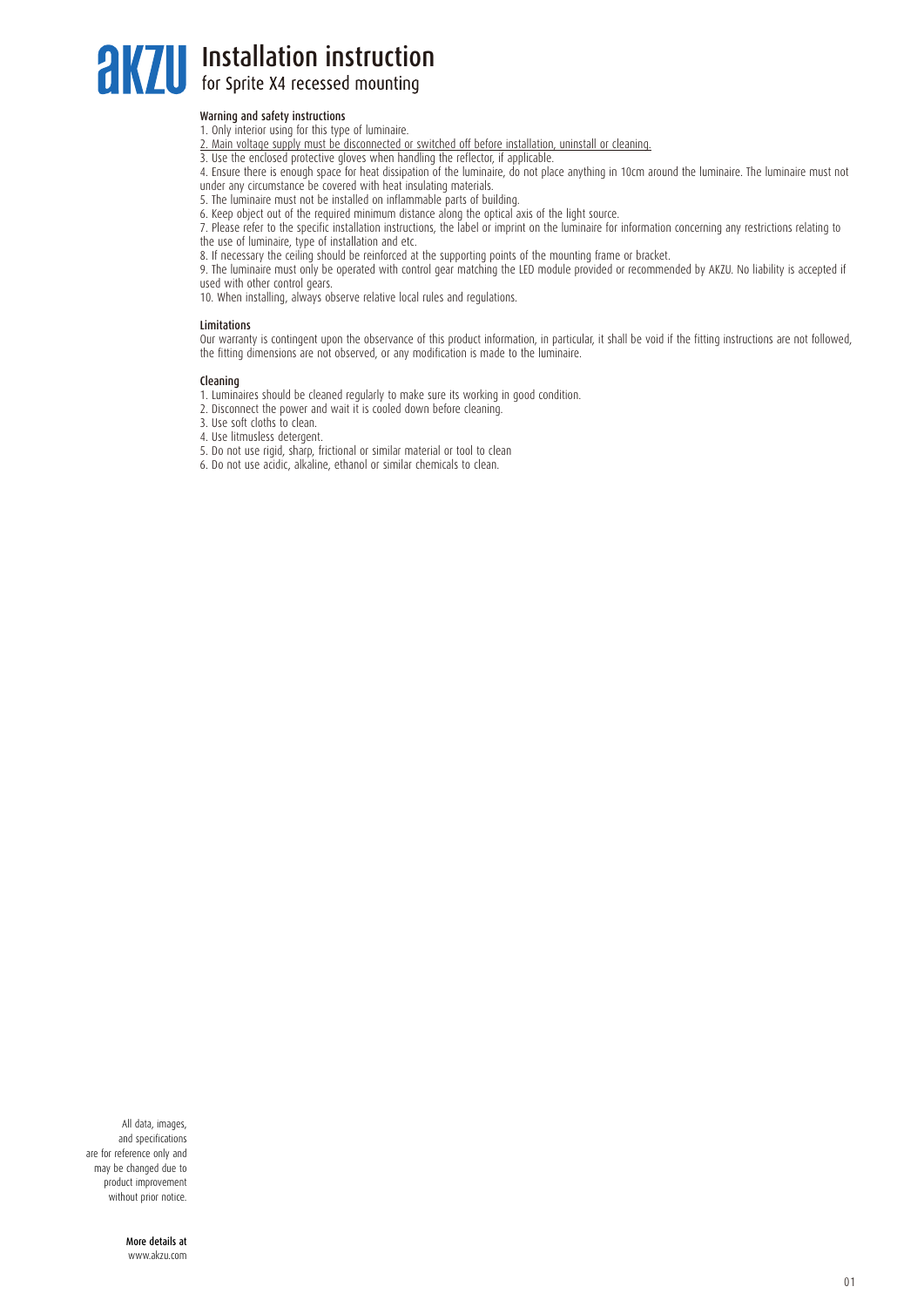**AKZU** Installation instruction









All data, images, and specifications are for reference only and may be changed due to product improvement without prior notice.

> More details at www.akzu.com